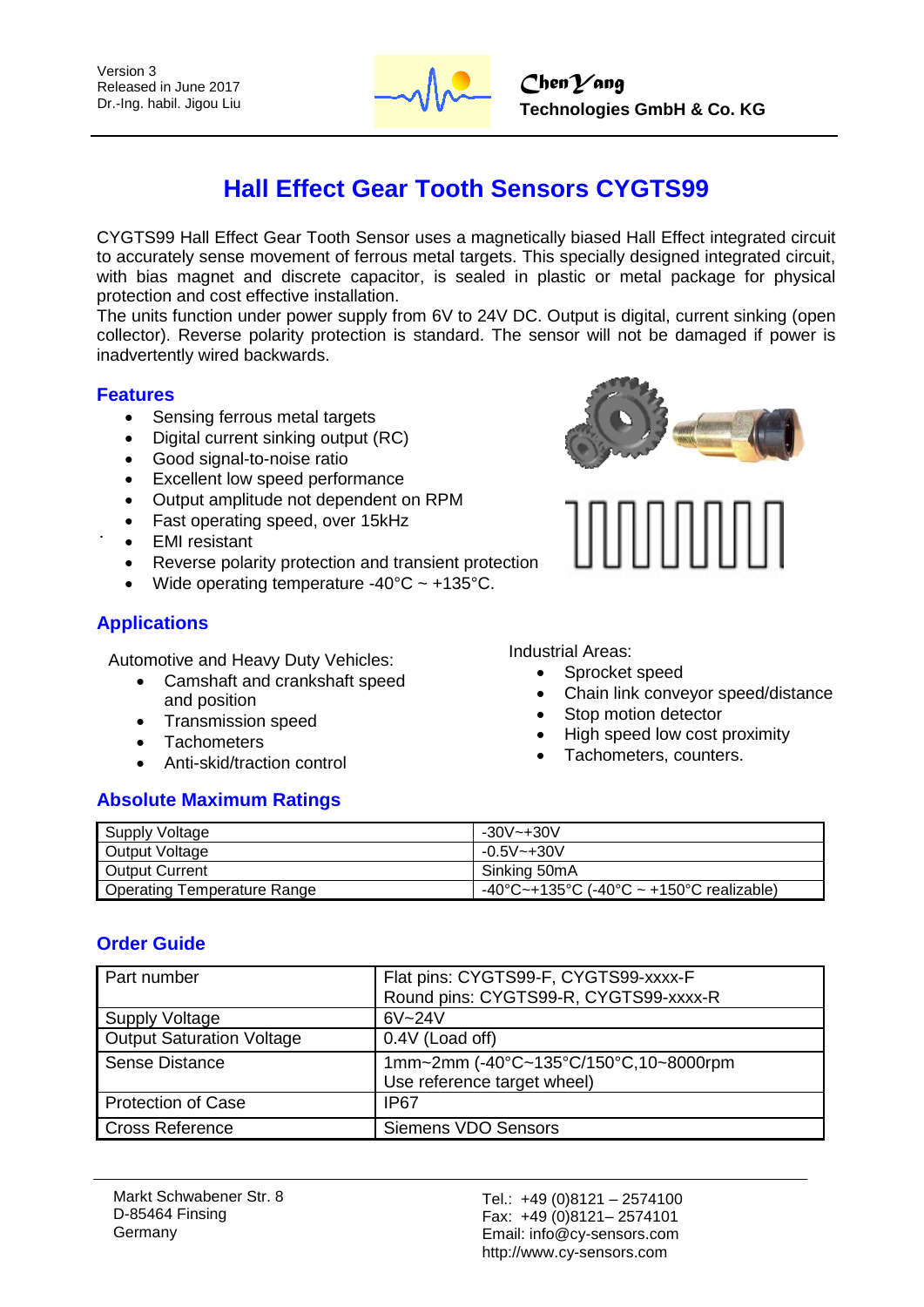

#### **Mounting Dimensions (for reference only)**

#### **a) With Flat Pins**



**CYGTS99-F**







Markt Schwabener Str. 8 D-85464 Finsing **Germany** 

Tel.: +49 (0)8121 – 2574100 Fax: +49 (0)8121– 2574101 Email: info@cy-sensors.com http://www.cy-sensors.com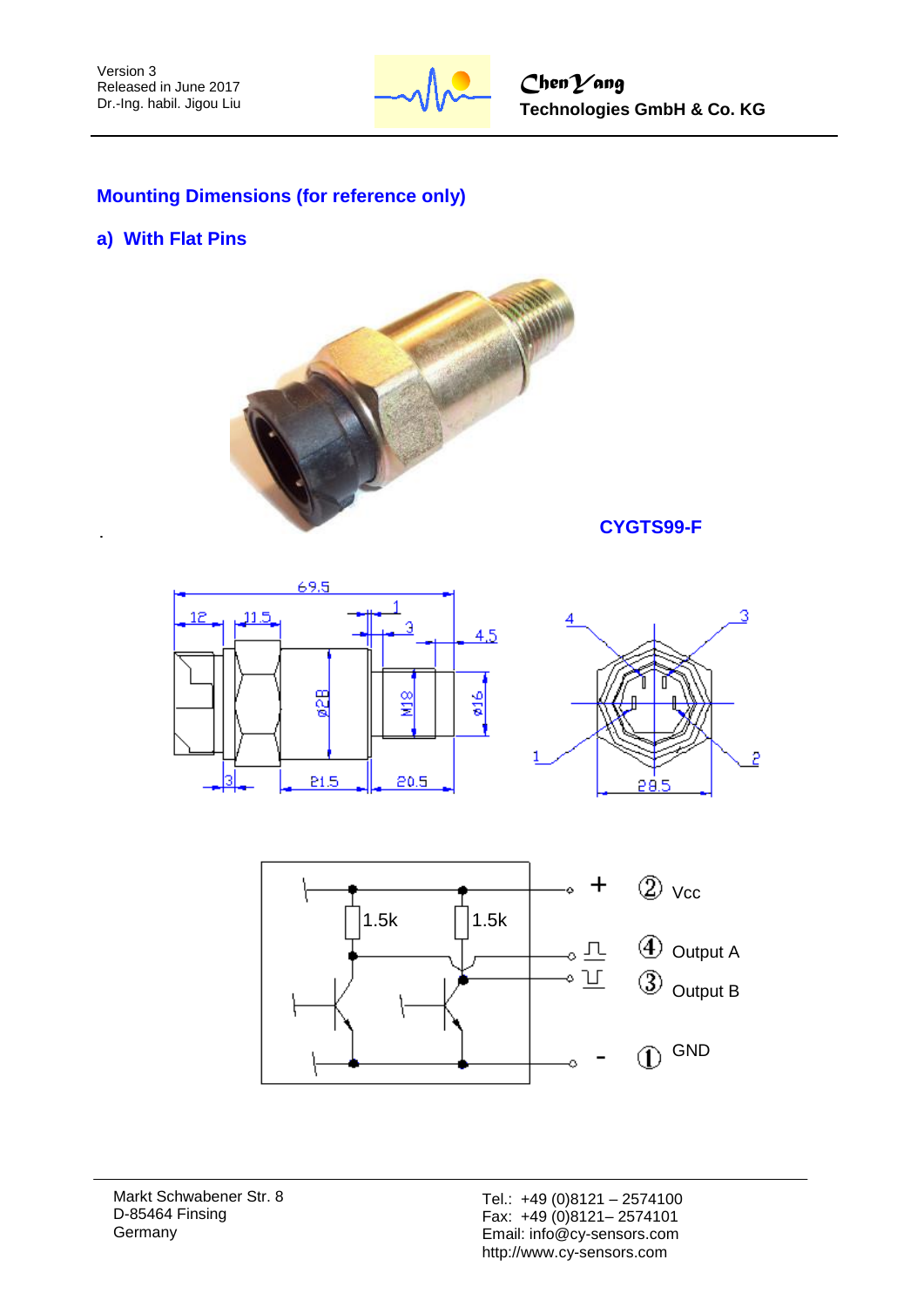

#### **CYGTS99 sensors with different length**

| Part number    | Product picture | <b>Description</b>                       |
|----------------|-----------------|------------------------------------------|
| CYGTS99-198-F  |                 | Gear Tooth speed sensor<br>$L: 19, 8$ mm |
| CYGTS99-250-F  |                 | Gear Tooth speed sensor<br>$L: 25$ mm    |
| CYGTS99-350-F  |                 | Gear Tooth speed sensor<br>$L: 35$ mm    |
| CYGTS99-632-F  |                 | Gear Tooth speed sensor<br>L: 63, 2mm    |
| CYGTS99-900-F  |                 | Gear Tooth speed sensor<br>$L: 90$ mm    |
| CYGTS99-1150-F |                 | Gear Tooth speed sensor<br>$L: 115$ mm   |





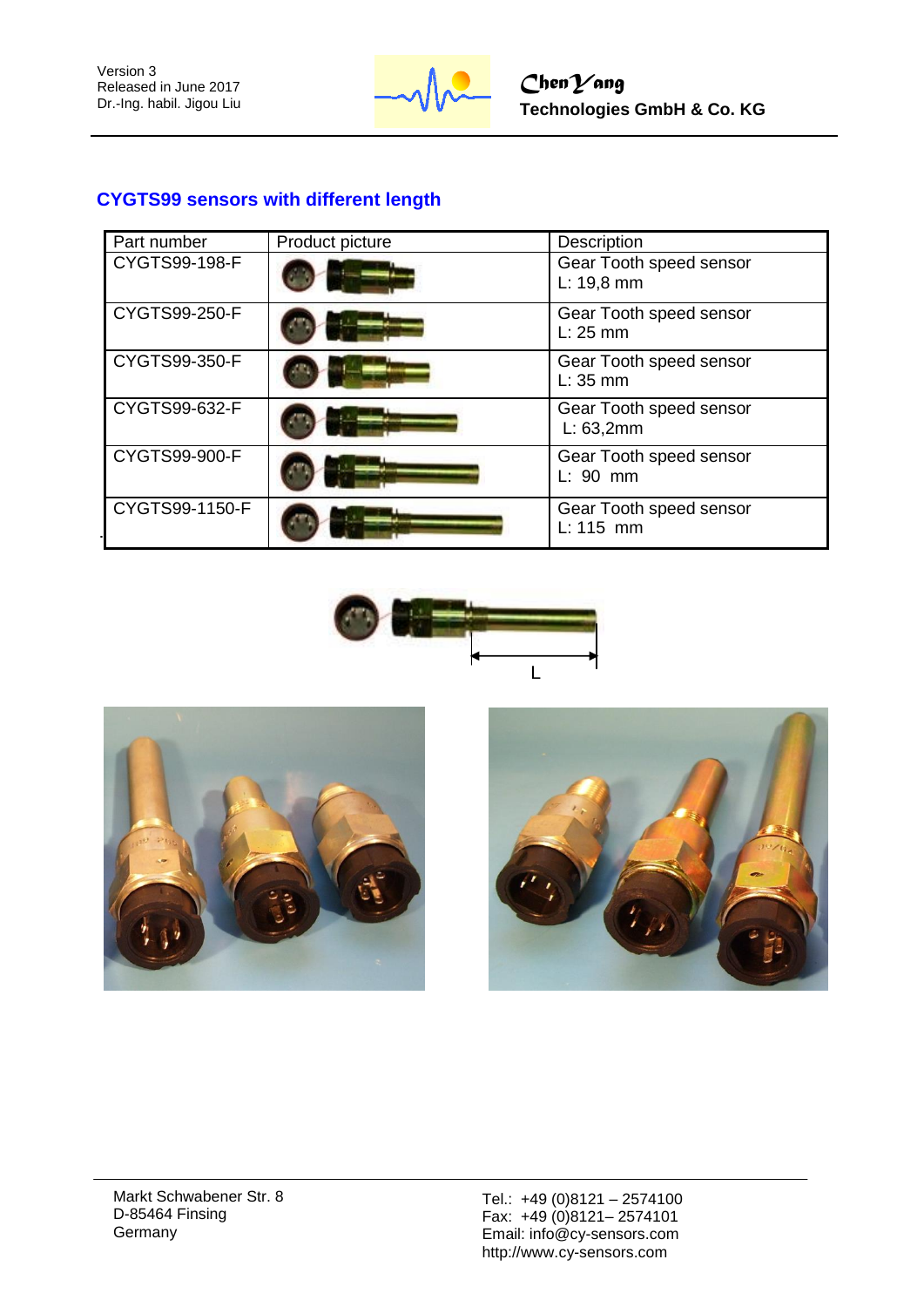Version 3 Released in June 2017 Dr.-Ing. habil. Jigou Liu



## **b) With Round Pins and female connector CYGTS99C**





CYGTS99-R

# **Female Connector CYGTS99C**